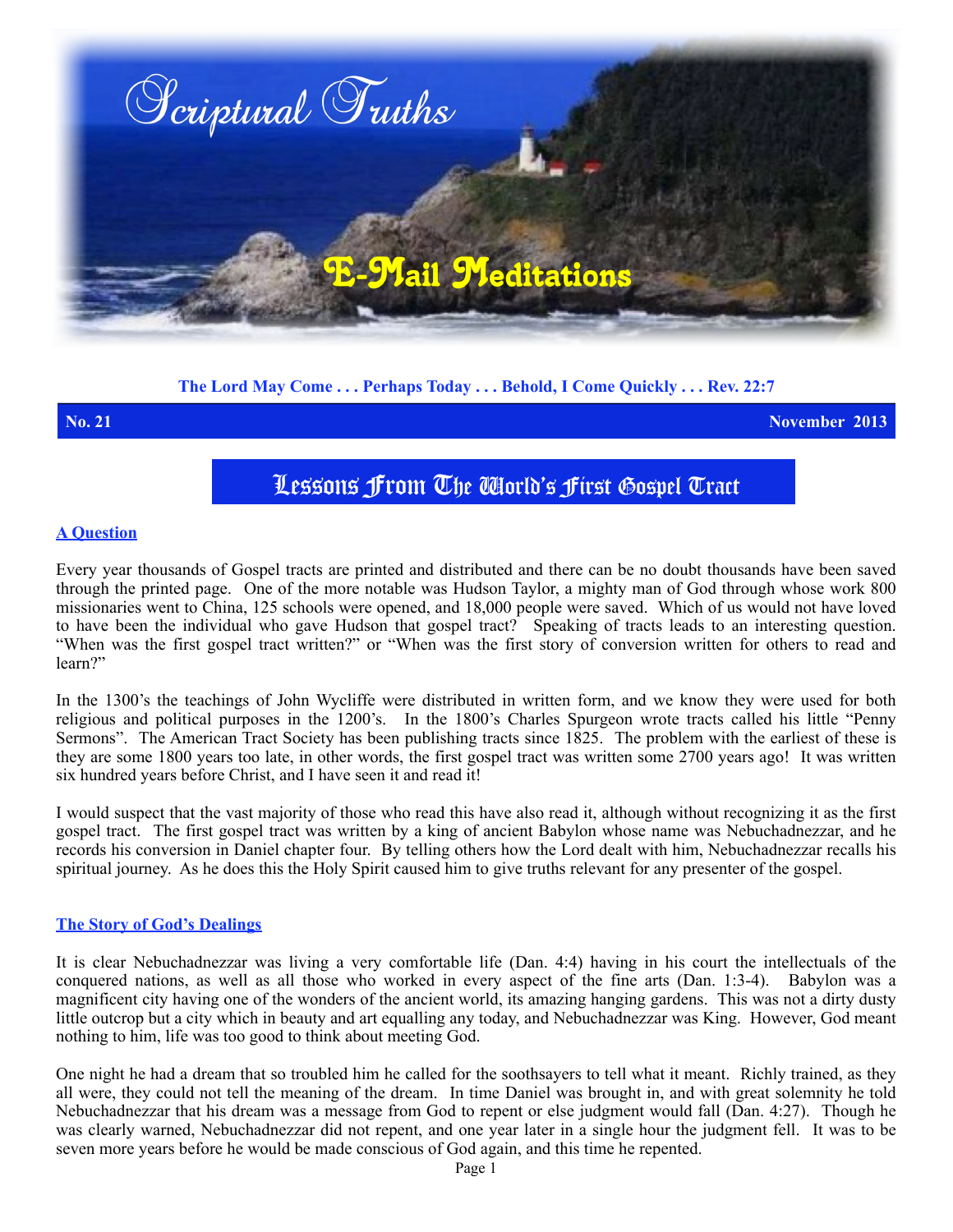Nebuchadnezzar begins his written testimony by praising God (Dan. 4:2, 37), writing it for all to read and know (Dan. 4:1) so that God will be glorified by it, and finished by giving a warning (Dan. 4:37).

## **The Major Features**

In reading Nebuchadnezzar's tract there is seen a number of truths, but one main feature is it was approximately 1000 words and that includes the introduction and conclusion. He told the story of his conversion in approximately five minutes! Below are some of the other features which a preacher could develop, however, in this paper only four will be considered.

- a) The carelessness of Nebuchadnezzar concerning his relationship with God (Dan. 4:4)
- b) God spoke to Nebuchadnezzar in a dream, and by the understanding of the meaning (Dan. 4:5)
- c) None of the religious leaders could tell the message from God (Dan. 4:6-7)
- d) Only a man who had the Spirit of God could tell the true meaning from God. (Dan. 4:18-32; 5:8, 23-28)
- e) Such was the solemnity of the message, Daniel was to tell that He sat astonied for one hour. This was not a light communication, nor just without passive conveying a message from God, it was a great weight upon him. (Dan. 4:19)
- f) The messenger from God reiterated that which Nebuchadnezzar knew in his heart, and applied the truths. (Dan. 4:20-26)
- g) Judgement would come if he did not change, there was room to repent. (Dan. 4:27)
- h) He not only refused but became more boastful. (Dan. 4:28-30)
- i) There was a time lapsed before God ever spoke again (Dan. 4:25, 34)
- j) He refused to hear and repent (Dan. 4:30)
- k) The solemn message was fulfilled (Dan. 4:31-33) and judgment fell.
- l) Nebuchadnezzar's conversion (Dan. 4:34-36)

### **1) God spoke to Nebuchadnezzar in a dream and by the understanding of the meaning**

Herein lies a number of truths, among them being: "God speaketh once, yea twice" (Job 33:14). God spoke to Nebuchadnezzar in the dream and its troubling him, and in giving him the meaning of it. Despite the spiritually careless lifestyle of this man, God was deeply interested in him and sought to warn him of approaching judgment. He did the same to Pharaoh who had the message of God revealed to him by Joseph (Gen. 41:14-36). Sadly, Pharaoh refused to repent despite multiple warnings, and will pay the price for his disobedience throughout eternity. Belshazzar knew of this experience of his grandfather but he refused to submit to the warnings of God, and by the time God spoke forcefully to him it was too late (Dan. 5:5, 24-30). Can God still speak through dreams? We must never determine what God can do, or try to put limits on His prerogatives. Of course God can still speak in dreams. I am sure we all could think of a testimony heard, or even our own, when God used an expression not in the scriptures, an accident, a death, a word of a hymn, a single word. He can save, has saved, and does save people in any way He desires. He has saved people in cinemas, through various translations, in many different sorts of churches. There is no church that can say, "only people saved in our churches are saved", for God cannot be limited in His sovereignty.

### **2) Only a man who had the Spirit of God could tell the truth from God**

The world had thousands of religions, but there is only one true message from God. Whither it is accepted or not, atheism, agnosticism, and evolution are all religions, for they are all beliefs regarding God, man, and eternity. All must face the question: "How can I get right with God?" The soothsayers could not give Nebuchadnezzar an answer of truth, and neither can the religions of man give an individual the assurance of going to Heaven. The message preached in thousands of pulpits is: "Turn over a new leaf"; "Do the best you can"; "Be faithful to the religion of your parents".

One day I met two young men who wanted to speak about God and the conversation went something like this. They said: *"Sir we would like to speak to you about God"* to which I replied: "I know I am going to Heaven, I know my sins are all forgiven, and I have peace with God". Continuing, I asked them two questions: "Do you have those assurances and what do you have  $\overline{I}$  don't have?" They had no answer for either.

Paul wrote to the Galatians warning of those who present a false gospel, so what is the message from God? (Gal. 1:8). What then is the gospel? It is the message of the total helplessness and enmity of man toward God (Rom. 3:9-20); the sufficiency of the sacrifice for all (1 Jn. 2:2); to be received without works and by faith (Eph. 2:8-9). Or, to repeat the triplet from years past: